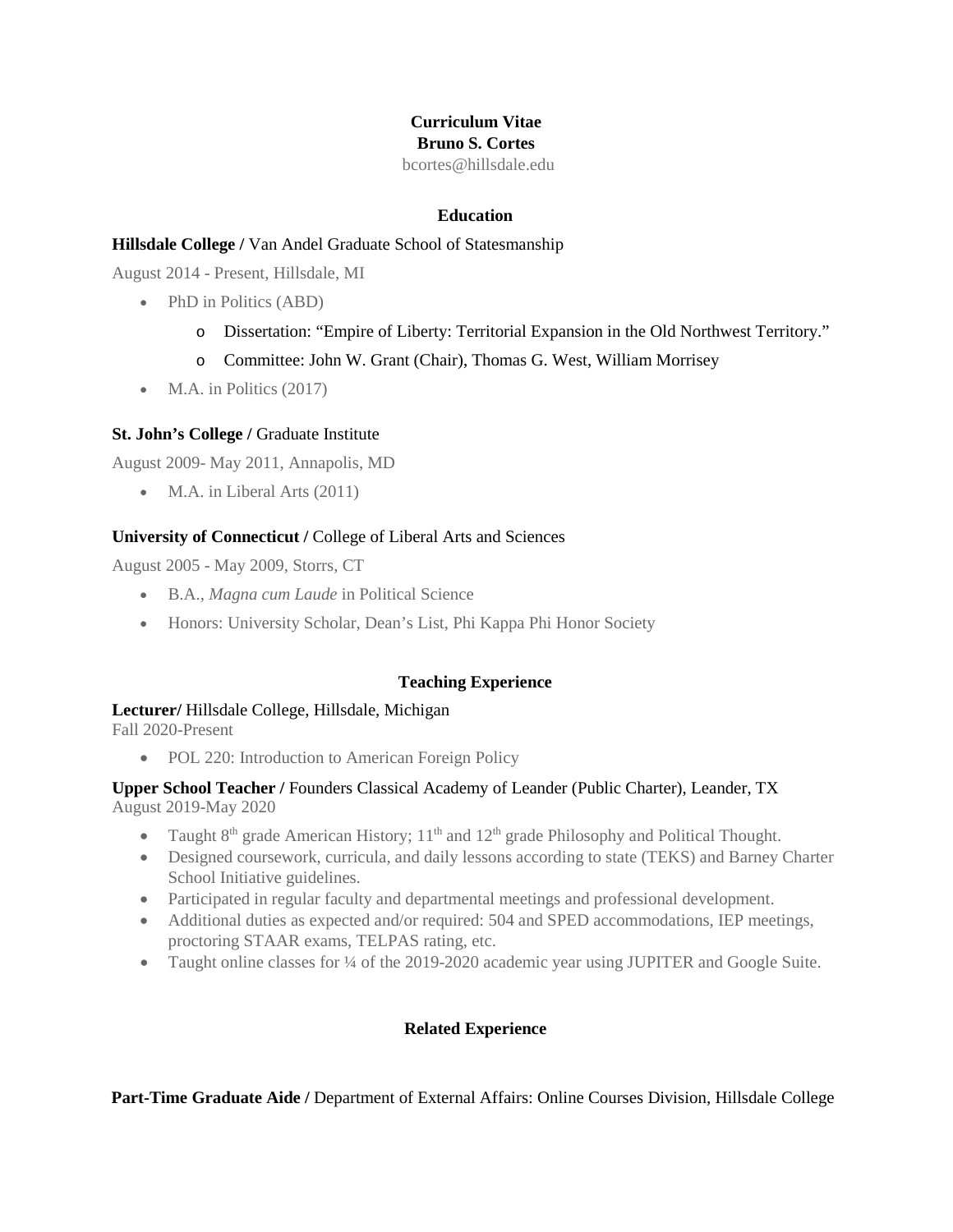Fall 2019-Present

- Helped develop online content for Hillsdale College free online courses.
- Helped in the development of the curriculum for the College's first online, for-credit course in American government.
- Co-hosted a weekly live study session through Youtube designed to help engage and assist online students.

# **Graduate Research Assistant /** Van Andel Graduate School of Statesmanship

August 2017- May 2019

- Prepared thorough revisions and commentary for Thomas G. West's book, *The Political Theory of the American Founding: Natural Rights, Public Policy, and the Moral Conditions of Freedom* (published 2017), as well as several of Dr. West's book chapters, articles, syllabi and conference presentations.
- Prepared thorough revisions and commentary for Kevin Slack's book, *Benjamin Franklin, Natural Right, and the Art of Virtue* (published 2017).
- Prepared thorough revisions for John Marini's book, *Unmasking the Administrative State: The Crisis of American Politics in the Twenty-First Century* (published 2019).

# **Research Assistant /** Hillsdale College President's Office, The Harry V. Jaffa Archives

August 2017- August 2018

• Researcher and archivist working to create a comprehensive database of Dr. Harry V. Jaffa's personal and academic correspondence for scholarly use.

# **Courses Prepared to Teach**

- Ancient political thought
- Medieval political thought
- Early modern political thought
- Late modern and  $20<sup>th</sup>$  century political thought
- The political thought of Plato; Aristotle; Aquinas; Locke; Hobbes; Rousseau; Hegel; Marx; Nietzsche
- Early American political thought
- American ante-bellum political thought
- Progressivism and post-1960's Liberalism
- American Foreign Policy
- Comparative Politics
- Post-WWII international affairs

# **Fellowships and Honors**

- Philadelphia Society Fellowship (March, 2018)
- Jack and Marty Davidson Graduate School Scholarship (2017)
- Abraham Lincoln Graduate Scholarship (2014)
- Galbraith Graduate Scholarship (2014)

# **Conference Papers & Book Reviews**

• "American Indian? A Review of Colin G. Calloway's The Indian World of George Washington." Published book review in September 2018 edition of the CRB Digital.